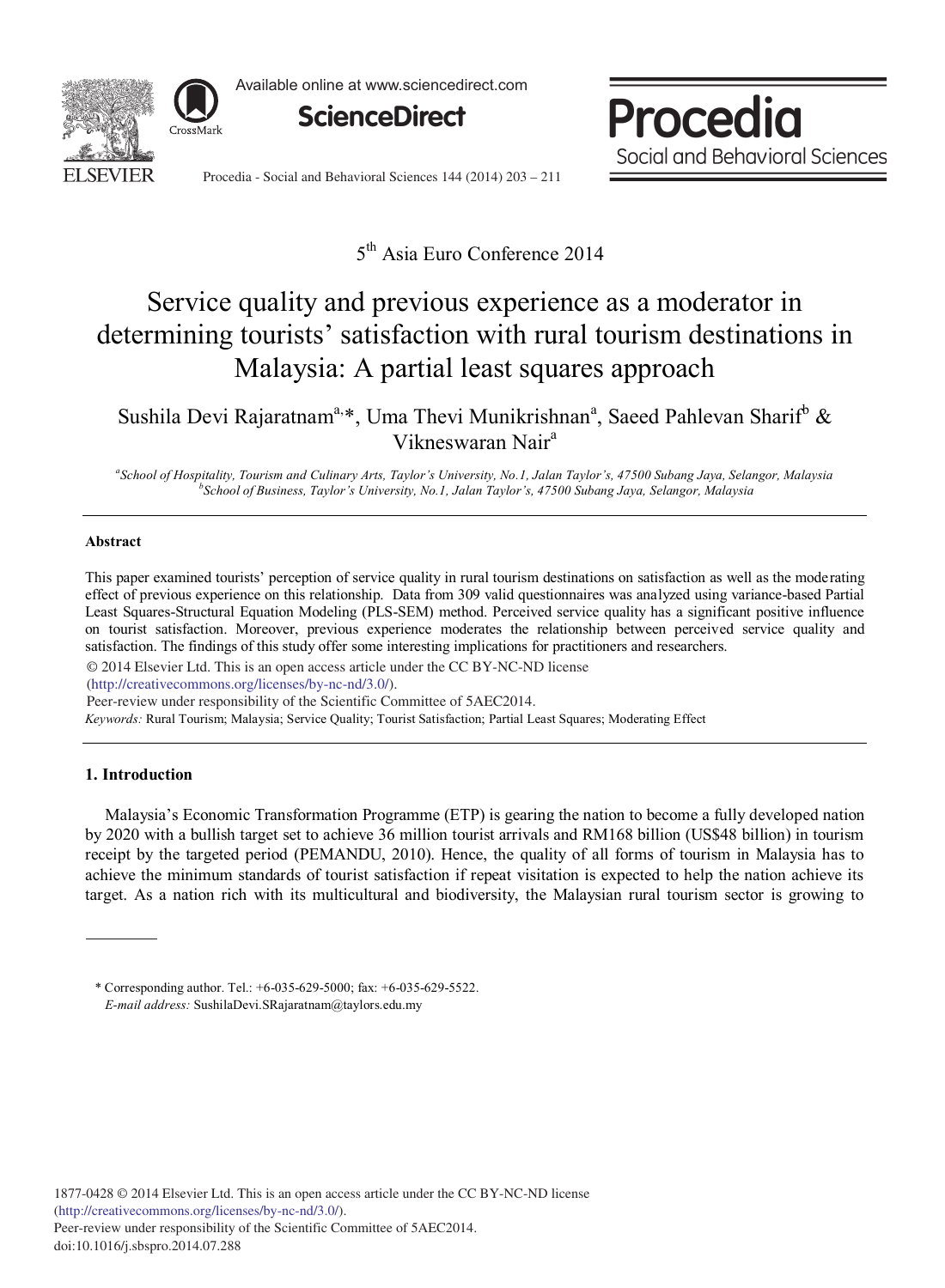become an important segment for the tourism industry (Lo, Mohamad, Songan, & Yeo, 2012). Both Peninsular Malaysia and East Malaysia (Borneo Island that consist of Sabah and Sarawak) have one of the best ecotourism destinations in the region (Lifestyle Asia, 2012). Most of these world class destinations are set in the rural landscape of Malaysia.

Rural tourism includes a wide range of attractions and activities that usually take place in agricultural or nonurban settings (Lanea, 1994; Frochot, 2005). Rural tourism is defined by the OECD (as cited in Reichel, Lowengart, & Milman, 2000), as tourism taking place in the countryside. This concept was introduced as a new form of tourism by the Malaysian Government during the Seventh Malaysia Plan period (1996 – 2000). In 2001, the Rural Tourism Master Plan was established which defined rural tourism as:

*"tourism that provides opportunities to visitors to visit rural areas and rural attractions, and to experience the culture and heritage of Malaysia, thereby providing socio-economic benefits for local communities...the proximity of many of these rural areas to the hinterland and rainforest also offers visitors an opportunity to extend their holiday and enjoy those unique natural resources"* (as cited in Hamzah, 2004, p. 9).

Further to this rural tourism was redefined for the Malaysian context by Nair, Uma Thevi, Sushila Devi, and King (2014). In principal, rural tourism destinations essentially have distinct characteristics - wide-open spaces, low levels of tourism development, and opportunities for visitors to directly experience agricultural and/or natural environments (Irshad, 2010). Hence, rural tourism is growing at a phenomenal rate in Malaysia as the nation continues to attract high tourist arrival and is expected to be a major contributor to the nation's tourism receipt (Siow, Abidin, Nair, & Ramachandran, 2011).

For rural tourism to be sustainable and make a significant contribution to the national agenda, tourists' satisfaction is critical. An assessment of tourists' satisfaction of the rural destinations visited can assist rural tourism players to have a better understanding of tourists' perceptions and focus their efforts to enhance tourists' positive experiences in the rural destinations. The level of satisfaction attained by an individual may influence their future intentions, in terms of revisiting a destination and/or recommending it to other people (Naidoo, Ramseook, & Seegoolam, 2011). In the context of rural tourism, the quality of service offered by rural tourism providers is an essential factor in attracting customers (Rozman et. al, 2009) and as destinations are one of the products of rural tourism, it is necessary to assess the quality of these destinations. Furthermore, it is the customer who decides on whether a service is of quality or not. Hence, tourists' evaluation of service quality is of prime importance (Lopez-Toro, Diaz-Muno, & Perez-Moreno, 2010).

#### *1.1. Service Quality and Tourist Satisfaction*

The SERVQUAL model has been extensively used to measure perceived service quality across many service sectors including tourism (Albacete-Saez, Fuentes-Fuentes, & Llorens-Montes, 2007). However, there is criticism regarding its dimensionality (Lopez-Toro et al., 2010) and inadequacy to measure service quality in the tourism sector (Augustyn & Seakhoa-King, 2004). As a result, researchers have either modified the SERVQUAL to suit their research context or developed alternative scales to assess service quality in tourism, including tourist destinations. Narayan, Rajendran, Sai, and Gopalan (2009) developed a scale to measure service quality in tourism in India. The scale developed through a detailed review of literature and exploratory research had ten dimensions, namely core-tourism experience, information, hospitality, fairness of price, hygiene, amenities, value for money, logistics, food and security. Meanwhile, Lopez-Toro et al. (2010) assessed service quality of a sun and beach tourist destination in Spain by modifying the SERVQUAL.

In addition to evaluating service quality, assessing tourists' satisfaction with destination is important because it influences the choice of destination, the decision to return (Huh, Uysal, & McCleary, 2006) and word-of-mouth recommendation (Ozdemir et al., 2012). A destination has been defined as the location of a group of attractions as well as tourists' facilities and services (Kim & Brown, 2012). Consequently, tourist satisfaction with tourism destinations has been extensively investigated (Chen, Lee, Chen, & Huang, 2011; Eusebio & Vieira, 2013; Huh, & Uysal, 2003; Huh et al., 2006; Kim & Brown, 2012; Kozak, 2001; Lo, Songan, Mohamad, & Yeo, 2011). Despite numerous studies on tourist satisfaction with tourism destinations, limited research attention has focused on rural tourism destinations.